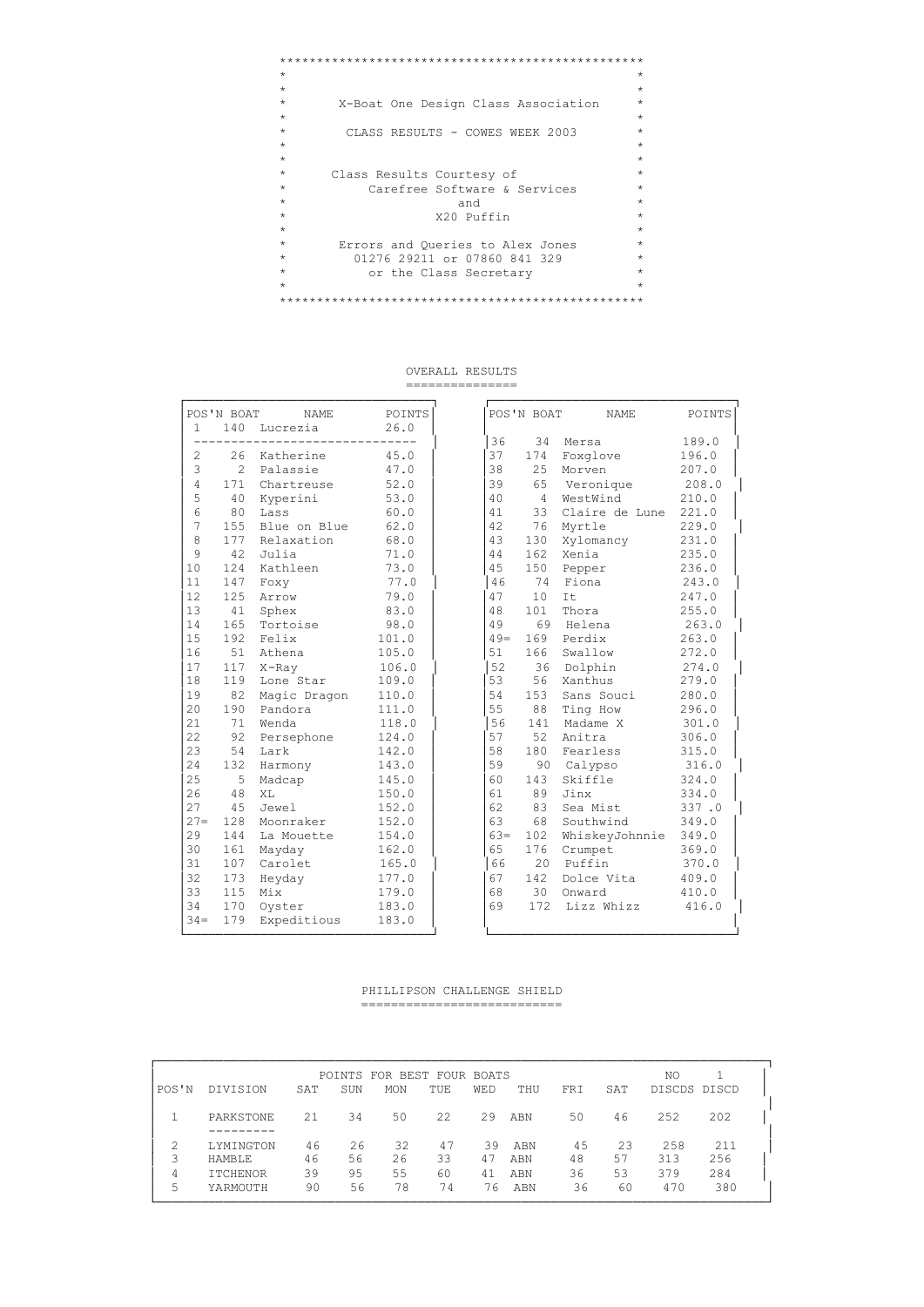# COWES<sup>-</sup>

|                      | RACES<br>POINTS             | POINTS TOTALS     |                                 |
|----------------------|-----------------------------|-------------------|---------------------------------|
| PROVISIONAL OR FINAL | П<br>ਸ<br>- F<br>F.<br>- 53 | NO                | POSITION                        |
| DAY                  | ISA SU MO TU WE TH FR SA    | $DTS -$<br>$DTS-$ | LIST                            |
| DATE                 | 6<br>4<br>$\mathcal{D}$     | CARD<br>CARDS     |                                 |
| NAME<br>BOAT         |                             |                   | POINTS<br> POS'N BOAT<br>NAME   |
| 20 Puffin            | 56 RE 61 62 60 AB ND 62     | 370<br>440        | Puffin<br>370.0<br>$20^{\circ}$ |
|                      |                             |                   |                                 |

# HAMBLE

|                      |               |               |               | POINTS         |   | RACES                   |   |       |         | POINTS TOTALS  |    |            |              |               |
|----------------------|---------------|---------------|---------------|----------------|---|-------------------------|---|-------|---------|----------------|----|------------|--------------|---------------|
| PROVISIONAL OR FINAL | F             | F             | F             | F              | F | F                       | F | F     | NO.     | $\overline{1}$ |    |            | POSITION     |               |
| DAY                  | SA            | SU            | MO TU         |                |   | WE TH FR                |   | SA    | $DIS -$ | $DIS-$         |    |            | LIST         |               |
| DATE                 | $\mathcal{P}$ | $\mathcal{L}$ | 4             | $\overline{5}$ | 6 |                         | 8 | 9     | CARDS   | CARD           |    |            |              |               |
| BOAT<br>NAME         |               |               |               |                |   |                         |   |       |         |                |    | POS'N BOAT | NAME         | <b>POINTS</b> |
|                      |               |               |               |                |   |                         |   |       |         |                |    |            | 2 Palassie   | 47.0          |
| 2 Palassie           |               | 2 19          |               | 1 6            |   | 3 AB 16 20              |   |       | 67      | 47             |    |            |              |               |
| $10$ It              |               |               |               |                |   | 20 32 RE 51 32 AB RE 43 |   |       | 317     | 247            | 2. | 80         | Lass         | 60.0          |
| 30 Onward            |               |               |               |                |   | 63 ND ND ND ND AB ND ND |   |       | 480     | 4 1 0          | 3  | 124        | Kathleen     | 73.0          |
| 36 Dolphin           | 60            | 2.2           | ND.           |                |   | 42 39 AB ND 42          |   |       | 344     | 274            |    | 82         | Magic Dragon | 110.0         |
| 54 Lark              |               |               | 26 14 22      |                |   | 41 26 AB 42 13          |   |       | 184     | 142            | 5  | 54         | Lark         | 142.0         |
| 80 Lass              |               | 22 18         | $\mathcal{L}$ |                |   | 2 14 AB                 |   | 6 18  | 82      | 60             | 6  | 144        | La Mouette   | 154.0         |
| 82 Magic Dragon      | 42            | 31            |               |                |   | 18 26 21 AB             |   | 3 1 1 | 152     | 110            |    | 174        | Foxglove     | 196.0         |
| 90 Calypso           |               |               | 47 36 60      |                |   | 60 56 AB RE 57          |   |       | 386     | 316            | 8  | 150        | Pepper       | 236.0         |
| 124 Kathleen         | 9             |               | 5 10          |                |   | 5 DO AB 23 21           |   |       | 144     | 73             | 9  | 10         | It           | 247.0         |
| 144 La Mouette       |               |               | RE 24 17 20   |                |   | 9 AB ND 15              |   |       | 224     | 154            | 10 | 166        | Swallow      | 272.0         |
| 150 Pepper           | 58            |               |               |                |   | 33 32 54 37 AB 32 48    |   |       | 294     | 236            | 11 | 36         | Dolphin      | 274.0         |
| 166 Swallow          | NF            | 38            | 44            |                |   | 22 54 AB ND 45          |   |       | 342     | 272            | 12 | 180        | Fearless     | 315.0         |
| 174 Foxglove         | 27            |               |               |                |   | 30 13 58 OC AB 35 33    |   |       | 266     | 196            | 13 | 90         | Calypso      | 316.0         |
| 180 Fearless         |               |               |               |                |   | 15 RE OC 49 55 AB ND 58 |   |       | 385     | 315            | 14 | 30         | Onward       | 410.0         |
|                      |               |               |               |                |   |                         |   |       |         |                |    |            |              |               |
|                      |               |               |               |                |   |                         |   |       |         |                |    |            |              |               |

ITCHENOR<br>========

|                         | <b>POINTS</b><br>POINTS TOTALS<br>RACES                                           |        |
|-------------------------|-----------------------------------------------------------------------------------|--------|
| PROVISIONAL<br>OR FINAL | POSITION<br>NO.<br>F<br>F<br>F<br>F<br>F<br>F<br>R                                |        |
| DAY                     | $DIS -$<br>$DIS-$<br>LIST<br><b>SA</b><br>FR SA<br>-SU<br>WF.<br>TH.<br>TU<br>MO. |        |
| DATE                    | CARD<br>2<br>8<br>9<br>CARDS<br>5<br>6<br>4                                       |        |
| NAME<br>BOAT            | POS'N BOAT<br><b>NAME</b>                                                         | POINTS |
|                         | 26<br>Katherine                                                                   | 45.0   |
| 26 Katherine            | 9 20 AB<br>45<br>.5<br>114<br>R ND<br>$\Delta$<br>4                               |        |
| 52 Anitra               | 306<br>375<br>53 53 AB<br>45<br>48<br>Chartreuse<br>46 61<br>171<br>RE.           | 52.0   |
| 101 Thora               | 325<br>255<br>3<br>177<br>27<br>40 59<br>Relaxation<br>ND RE AB<br>44<br>-16      | 68.0   |
| 132 Harmony             | 212<br>143<br>192<br>Felix<br>30 15 AB<br>4<br>30<br>1734<br>ND.                  | 101.0  |
| 141 Madame X            | 373<br>301<br>53<br>48 AB<br>132<br>47<br>4 O<br>44 NC<br>RE.<br>Har mony         | 143.0  |
| 169 Perdix              | 263<br>333<br>-50<br>101<br>Thora<br>-31<br>34 ND AB<br>1 O<br>ND.<br>RE.<br>6    | 255.0  |
| 171 Chartreuse          | 52<br>102<br>5, 50<br>169<br>Perdix<br>13<br>6 AB                                 | 263.0  |
| 177 Relaxation          | 68<br>12<br>109<br>8<br>Madame X<br>141<br>12 AB<br>41<br>1 N<br>- 11<br>4        | 301.0  |
| 192 Felix               | 170<br>101<br>9<br>Anitra<br>18<br>19 24<br>52<br>8 AB<br>-27<br>OC.<br>5         | 306.0  |
|                         |                                                                                   |        |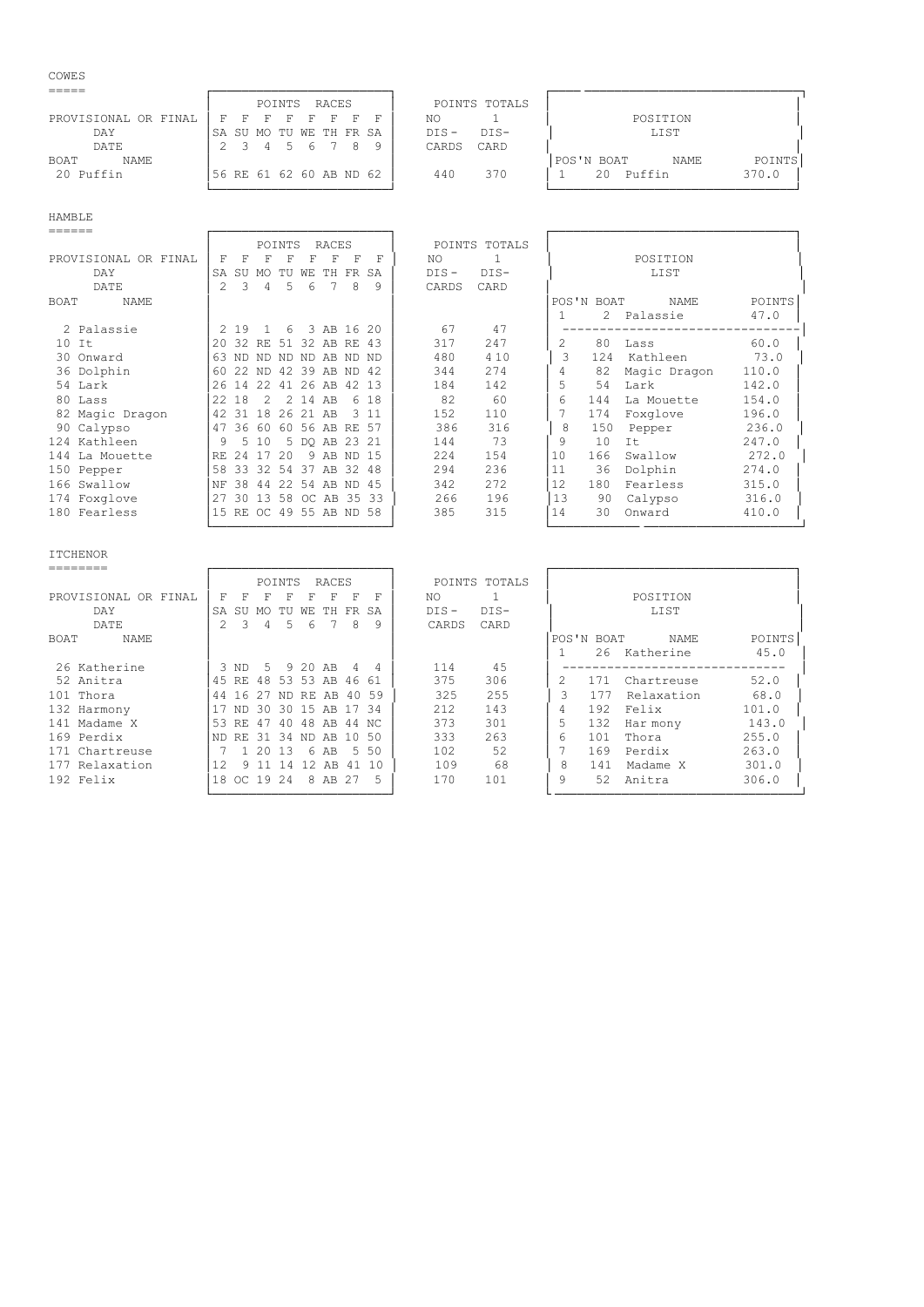## LYMINGTON

|  |  |  | ---------- |  |  |  |
|--|--|--|------------|--|--|--|
|  |  |  |            |  |  |  |
|  |  |  |            |  |  |  |

| ---------                         |                                                                      |                                          |                                        |                |
|-----------------------------------|----------------------------------------------------------------------|------------------------------------------|----------------------------------------|----------------|
|                                   | POINTS<br>RACES                                                      | POINTS TOTALS                            |                                        |                |
| PROVISIONAL OR FINAL              | $\mathbf F$<br>F<br>F<br>F<br>F<br>F<br>F<br>$-$ F                   | $\mathbf{1}$<br>NO                       | POSITION                               |                |
| DAY                               | SA SU MO TU WE TH FR SA                                              | $DIS -$<br>$DIS-$                        | LIST                                   |                |
| DATE                              | $\mathfrak{D}$<br>$\overline{4}$<br>5<br>6<br>7<br>8<br>3<br>9       | CARDS<br>CARD                            |                                        |                |
| BOAT<br>NAME                      |                                                                      |                                          | POS'N BOAT<br>NAME                     | POINTS         |
|                                   |                                                                      |                                          | 140 Lu crezia<br>$\mathbf{1}$          | 26.0           |
| 33 Claire de Lune                 | 46 RE 39 32 34 AB 33 37                                              | 221<br>290                               | ---------------------                  |                |
| 34 Mersa                          | 30 25 12 19 58 AB 45 60                                              | 189<br>249                               | 2<br>42<br>Julia                       | 71.0           |
| 42 Julia                          | 2 15 23 17 AB<br>33<br>- 8<br>6                                      | 104<br>71                                | 3<br>$X$ -Ray<br>117<br>$\overline{4}$ | 106.0          |
| 45 Jewel<br>48 XL                 | 48 17 49 33 22 AB 18 14<br>43 RE<br>9 28 33 AB 14 23                 | 152<br>201<br>219<br>150                 | 119<br>Lone Star<br>5                  | 109.0          |
| 56 Xanthus                        | 57 RE 42 43 28 AB ND 40                                              | 349<br>279                               | 92<br>Persephone<br>48<br>6<br>ΧL      | 124.0<br>150.0 |
| 68 Southwind                      | 61 RE 58 44 DQ AB NF 47                                              | 349<br>420                               | 7<br>45<br>Jewel                       | 152.0          |
| 69 Helena                         | 24 RE 41 31 52 AB RE 46                                              | 333<br>263                               | 8<br>161<br>Mayday                     | 162.0          |
| 76 Myrtle                         | 14 RE 35 45 43 AB 43 49                                              | 298<br>229                               | 9<br>170<br>Oyster                     | 183.0          |
| 83 Sea Mist                       | NE NE NE 42 AB 38 44<br>NE                                           | 337<br>408                               | $9 =$<br>179<br>Expeditious            | 183.0          |
| 88 Ting How                       | 52 RE 55 46 51 AB 39 53                                              | 296<br>365                               | 11<br>34<br>Mersa                      | 189.0          |
| 92 Persephone                     | 3 33 27 29 AB 26 31<br>- 8                                           | 124<br>157                               | 12<br>33<br>Claire de Lune 221.0       |                |
| 117 X-Ray                         | 8 29 19 AB 31<br>23 20<br>7                                          | 137<br>106                               | 13<br>76<br>Myrtle                     | 229.0          |
| 119 Lone Star                     | 7<br>2 AB 11<br>19 ND DO<br>$\mathbf{1}$                             | 109<br>179                               | 14<br>69<br>Helena                     | 263.0          |
| 140 Lucrezia                      | -5<br>3<br>1 AB 12<br>4<br>4<br>9                                    | 26<br>38                                 | 15<br>56<br>Xanthus                    | 279.0          |
| 142 Dolce Vita                    | 62 RE ND ND RE AB RE ND                                              | 409<br>479                               | 16<br>88<br>Ting How                   | 296.0          |
| 143 Skiffle                       | 51 RE 56 61 49 AB RE 38                                              | 394<br>324                               | 17<br>143<br>Skiffle                   | 324.0          |
| 161 Mayday                        | 36 RE 23 17 23 AB 37 26                                              | 231<br>162                               | 18<br>83<br>Sea Mist                   | 337.0          |
| 170 Oyster                        | 40 21 46 21 45 AB 24 32                                              | 229<br>183                               | 19<br>68<br>Southwind                  | 349.0          |
| 172 Lizz Whizz                    | Ind nd nd nd nd ab nd nd                                             | 486<br>416                               | 20<br>176<br>Crumpet                   | 369.0          |
| 176 Crumpet                       | NC RE 43 59 57 AB RE NC                                              | 441<br>369                               | 21<br>142<br>Dolce Vita                | 409.0          |
| 179 Expeditious                   | 32 34 38 25 24 AB 30 54                                              | 237<br>183                               | 22<br>172 Lizz Whizz                   | 416.0          |
|                                   |                                                                      |                                          |                                        |                |
| PARKSTONE<br>=========            |                                                                      |                                          |                                        |                |
|                                   | POINTS<br>RACES                                                      | POINTS TOTALS                            |                                        |                |
| PROVISIONAL OR FINAL              | $_{\rm F}$<br>$\mathbf F$<br>F<br>F<br>F<br>$\mathbf{F}$<br>– F<br>F | $\mathbf{1}$<br>ΝO                       | POSITION                               |                |
| DAY                               | SA SU MO TU WE TH FR<br>SA                                           | $DIS-$<br>$DIS-$                         | LIST                                   |                |
| DATE                              | $\mathfrak{D}$<br>3<br>$\overline{4}$<br>5<br>6<br>7<br>8<br>9       | CARD<br>CARDS                            |                                        |                |
| <b>BOAT</b><br>NAME               |                                                                      |                                          | POS'N BOAT<br>NAME                     | POINTS         |
|                                   |                                                                      |                                          | $\mathbf{1}$<br>40 Kyperini            | 53.0           |
| 25 Morven                         | 37 28 21 OC 35 AB 47 39                                              | 276<br>207                               | ----------------------                 |                |
| 40 Kyperini                       | 3 5 AB 25 19<br>4 15<br>$7\phantom{0}$                               | 78<br>53                                 | 2<br>155<br>Blue on Blue               | 62.0           |
| 41 Sphex                          | 10<br>6 36 ND 13 AB<br>2 16                                          | 152<br>83                                | 3<br>41<br>Sphex                       | 83.0           |
| 51 Athena                         | 29<br>7 29<br>8 18 AB 19 24                                          | 134<br>105                               | 4<br>165<br>Tortoise                   | 98.0           |
| 65 Veronique                      | 11 26 52 39 44 AB RE 36                                              | 278<br>208                               | 5<br>51 Athena                         | 105.0          |
| 74 Fiona                          | 54 RE 37 50 46 AB 29 27                                              | 312<br>243                               | 6<br>190<br>Pandora                    | 111.0          |
| 89 Jinx                           | 41 RE 57 56 41 AB RE ND                                              | 334<br>404                               | 7<br>128 Moonraker                     | 152.0          |
| 107 Carolet                       | 31 11 24 47 27 AB RE 25                                              | 235<br>165                               | 8<br>107<br>Carolet                    | 165.0<br>177.0 |
| 128 Moonraker<br>155 Blue on Blue | 34 RE 28 38 16 AB 28<br>8<br>6 1 31 AB 20<br>1 ND<br>3               | 221<br>152<br>131<br>62                  | - 9<br>173 Heyday<br>10<br>25          |                |
| 165 Tortoise                      | 7 AB 22 22<br>13 29 16 18                                            | 127<br>98                                | Morven<br>11<br>65<br>Veronique        | 207.0<br>208.0 |
| 173 Heyday                        | 6 10 40 15 36 AB RE NC                                               | 249<br>177                               | 12<br>74 Fiona                         | 243.0          |
| 190 Pandora                       | 35 RE 25 10 4 AB 9 28                                                | 180<br>111                               | 89 Jinx<br>13                          | 334.0          |
|                                   |                                                                      |                                          |                                        |                |
|                                   |                                                                      |                                          |                                        |                |
| YARMOUTH                          |                                                                      |                                          |                                        |                |
| --------                          |                                                                      |                                          |                                        |                |
|                                   |                                                                      |                                          |                                        |                |
|                                   | POINTS RACES                                                         | POINTS TOTALS                            |                                        |                |
| PROVISIONAL OR FINAL<br>DAY       | F F F F F F F<br>F<br>SA SU MO TU WE TH FR SA                        | $\mathbf{1}$<br>NO.<br>$DIS -$<br>$DIS-$ | POSITION<br>LIST                       |                |

| DAY                |         | SA SU                   | MO.        | TU |   | WE TH FR SA       |   |      | $DIS -$ | $DIS-$ |    |            | LIST           |        |  |
|--------------------|---------|-------------------------|------------|----|---|-------------------|---|------|---------|--------|----|------------|----------------|--------|--|
| DATE               |         |                         | 4          | .5 | 6 |                   | 8 | 9    | CARDS   | CARD   |    |            |                |        |  |
| BOAT<br>NAME       |         |                         |            |    |   |                   |   |      |         |        |    | POS'N BOAT | NAME           | POINTS |  |
|                    |         |                         |            |    |   |                   |   |      |         |        |    | 147        | Foxy           | 77.0   |  |
| 4 WestWind         |         | 59 13 45 36 30 AB 34 52 |            |    |   |                   |   |      | 269     | 210    |    |            |                |        |  |
| 5 Madcap           |         | 16 RE 26 35 25 AB 13 30 |            |    |   |                   |   |      | 214     | 145    |    | 125        | Arrow          | 79.0   |  |
| 71 Wenda           |         | 28 12 34 11 47 AB 21 12 |            |    |   |                   |   |      | 165     | 118    |    | 71         | Wenda          | 118.0  |  |
| 102 WhiskeyJohnnie |         | 50 RE 59 57 59 AB RE 55 |            |    |   |                   |   |      | 419     | 349    |    | 5          | Madcap         | 145.0  |  |
| $115$ Mix          |         | 39 RE 50 48 10 AB 15 17 |            |    |   |                   |   |      | 248     | 179    | 5  | 115        | Mix            | 179.0  |  |
| 125 Arrow          | 55      |                         | 8 14 16 11 |    |   | AB                |   | 1 29 | 134     | 79     | 6  | 4          | WestWind       | 210.0  |  |
| 130 Xylomancy      |         | 21 23                   |            |    |   | 54 37 40 AB RE 56 |   |      | 301     | 231    |    | 130        | Xylomancy      | 231.0  |  |
| 147 Foxy           | 2.5 2.7 |                         |            |    |   | 4 12 OC AB        | 7 |      | 147     | 77     | 8  | 162        | Xenia          | 235.0  |  |
| 153 Sans Souci     |         | 49 37                   | 51         |    |   | . 52 50 AB RE 41  |   |      | 350     | 280    | 9  | 153        | Sans Souci     | 280.0  |  |
| 162 Xenia          |         | 38 35 53 55 38 AB 36 35 |            |    |   |                   |   |      | 290     | 235    | 10 | 102        | WhiskeyJohnnie | 349.0  |  |

└────────────────────────┘ └─────────────────────────────────┘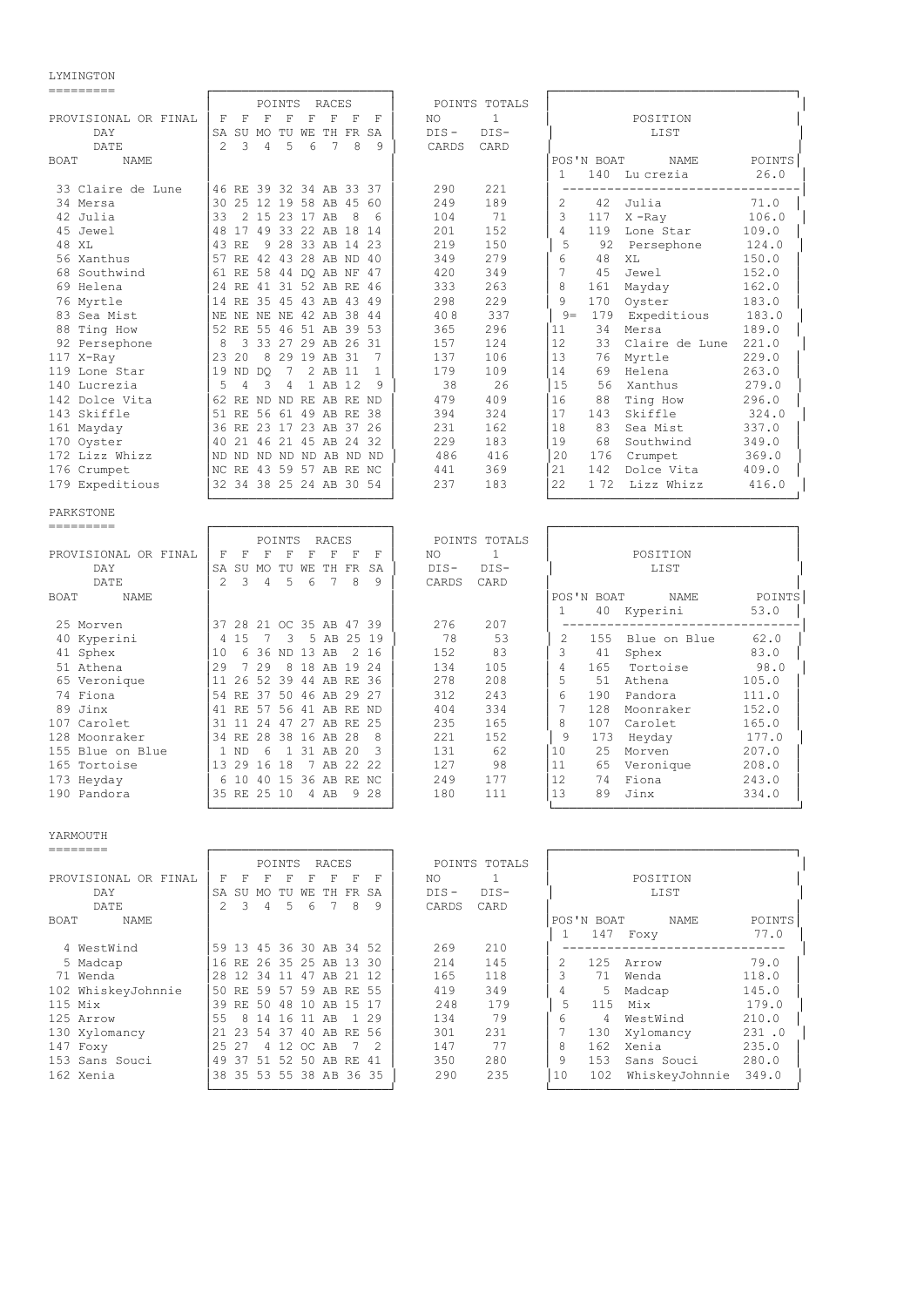# LIFEBOAT SPOONS

| ---------------                      |                                                                                 |                    |                                            |
|--------------------------------------|---------------------------------------------------------------------------------|--------------------|--------------------------------------------|
|                                      | POINTS<br>RACES                                                                 | POINTS TOTALS      |                                            |
| PROVISIONAL OR FINAL                 | F<br>$\mathbf F$<br>$\mathbf F$<br>F<br>F<br>F<br>F<br>F                        | NO<br>1            | POSITION                                   |
| DAY                                  | SA SU MO TU WE TH FR SA                                                         | $DIS-$<br>$DIS -$  | LIST                                       |
| DATE                                 | $\mathfrak{D}$<br>5<br>8<br>3<br>4<br>6<br>7<br>9                               | CARDS<br>CARD      |                                            |
| BOAT<br><b>NAME</b>                  |                                                                                 |                    | POS'N BOAT<br>NAME<br>POINTS               |
|                                      |                                                                                 |                    | 192<br>Felix<br>101.0<br>1                 |
| 5 Madcap                             | 16 RE 26 35 25 AB 13 30                                                         | 145<br>214         | $\overline{c}$<br>117<br>$X$ -Ray<br>106.0 |
| $10$ It                              | 20 32 RE 51 32 AB RE 43                                                         | 317<br>247         | 3<br>54<br>Lark<br>142.0                   |
| 20 Puffin                            | 56 RE 61 62 60 AB ND 62                                                         | 370<br>440         |                                            |
| 25 Morven                            | 37 28 21 OC 35 AB 47 39                                                         | 276<br>207         | 4<br>145.0<br>5<br>Madcap                  |
| 33 Claire de Lune                    | 46 RE 39 32 34 AB 33 37                                                         | 290<br>221         | 5<br>48<br>150.0<br>ΧL                     |
| 34 Mersa                             | 25 12 19 58 AB 45 60<br>30                                                      | 249<br>189         | 6<br>161<br>Mayda y<br>162.0               |
| 36 Dolphin                           | 60 22 ND 42 39 AB ND 42                                                         | 274<br>344         | 7<br>107<br>Carolet<br>165.0               |
| 48 XL                                | 9 28 33 AB 14 23<br>43 RE                                                       | 219<br>150         | 8<br>115<br>Mix<br>179.0                   |
| 52 Anitra                            | 45 RE 48 53 53 AB 46 61                                                         | 375<br>306         | 9<br>170<br>183.0<br>Oyster                |
| 54 Lark                              | 26 14 22 41 26 AB 42 13                                                         | 184<br>142         | 10<br>34<br>Mersa<br>189.0                 |
| 65 Veronique                         | 11 26 52 39 44 AB RE 36                                                         | 278<br>208         | 11<br>25<br>207.0<br>Morven                |
| 68 Southwind                         | 61 RE 58 44 DO AB NF 47                                                         | 420<br>349         | 12<br>208.0<br>65<br>Veronique             |
| 69 Helena                            | 24 RE 41 31 52 AB RE 46                                                         | 333<br>263         | 13<br>33<br>Claire de Lune<br>221.0        |
| 76 Myrtle                            | 14 RE 35 45 43 AB 43 49                                                         | 298<br>229         | 14<br>76<br>Myrtle<br>229.0                |
| 88 Ting How                          | 52 RE 55 46 51 AB 39 53                                                         | 365<br>296         | 15<br>130<br>Xylomancy<br>231.0            |
| 101 Thora                            | 44 16 27 ND RE AB 40 59                                                         | 325<br>255         | 16<br>162<br>Xenia<br>235.0                |
| 102 WhiskeyJohnnie                   | 50 RE 59 57 59 AB RE 55                                                         | 349<br>419         | 17<br>150<br>236.0<br>Pepper               |
| 107 Carolet                          | 31 11 24 47 27 AB RE 25                                                         | 235<br>165         | 18<br>10<br>247.0<br>It                    |
| $115$ Mix                            | 39 RE 50 48 10 AB 15 17                                                         | 248<br>179         | 19<br>101<br>Thora<br>255.0                |
| 117 X-Ray                            | 23 20<br>8 29 19 AB 31<br>- 7                                                   | 137<br>106         | 20<br>69<br>Helena<br>263.0                |
| 130 Xylomancy                        | 21 23 54 37 40 AB RE 56                                                         | 301<br>231         | $20 =$<br>169<br>Perdix<br>263.0           |
| 141 Madame X                         | 53 RE 47 40 48 AB 44 NC                                                         | 301<br>373         | 22<br>166<br>Swallow<br>272.0              |
| 143 Skiffle                          | 51 RE 56 61 49 AB RE 38                                                         | 394<br>324         | 23<br>36<br>Dolphin<br>274.0               |
| 150 Pepper                           | 58 33 32 54 37 AB 32 48                                                         | 294<br>236         | 24<br>153<br>Sans Souci<br>280.0           |
| 153 Sans Souci                       | 49 37 51 52 50 AB RE 41                                                         | 350<br>280         | 25<br>88<br>Ting How<br>296.0              |
| 161 Mayday                           | 36 RE 23 17 23 AB 37 26                                                         | 231<br>162         | 26<br>141<br>Madame X<br>301.0             |
| 162 Xenia                            | 38 35 53 55 38 AB 36 35                                                         | 235<br>290         | 27<br>52<br>Anitra<br>306.0                |
| 166 Swallow                          | NF 38 44 22 54 AB ND 45                                                         | 272<br>342         | 28<br>180<br>Fearless<br>315.0             |
| 169 Perdix                           | ND RE 31 34 ND AB 10 50                                                         | 333<br>263         | 29<br>143<br>Skiffle<br>324.0              |
| 170 Oyster                           | 40 21 46 21 45 AB 24 32                                                         | 229<br>183         | 30<br>68<br>Southwind<br>349.0             |
| 172 Lizz Whizz                       | ND ND ND ND ND AB ND ND                                                         | 486<br>416         | $30 -$<br>102<br>WhiskeyJohnnie<br>349.0   |
| 180 Fearless                         | 15 RE OC 49 55 AB ND 58                                                         | 385<br>315         | 32<br>20<br>Puffin<br>370.0                |
| 192 Felix                            | 18 OC 19 24<br>8 AB 27<br>5                                                     | 170<br>101         | 33<br>172 Lizz Whizz<br>416.0              |
| OLD MASTERS' CUP<br>---------------- |                                                                                 |                    |                                            |
|                                      | POINTS<br>RACES                                                                 | POINTS TOTALS      |                                            |
| PROVISIONAL OR FINAL                 | $\mathbf F$<br>$\mathbf F$<br>F<br>F<br>$\mathbb F$<br>$\mathbb{F}$<br>– F<br>F | $\mathbf{1}$<br>NO | POSITION                                   |
| DAY                                  | SA SU MO TU WE TH FR SA                                                         | $DIS-$<br>$DIS-$   | LIST                                       |
| DATE                                 | 5<br>2<br>3<br>4<br>6<br>7<br>8<br>9                                            | CARDS<br>CARD      |                                            |
| <b>BOAT</b><br><b>NAME</b>           |                                                                                 |                    | POS'N BOAT<br>POINTS<br>NAME               |
|                                      |                                                                                 |                    | 1<br>140 Lucrezia<br>26.0                  |
| 20 Puffin                            | 56 RE 61 62 60 AB ND 62                                                         | 440<br>370         | -----------------                          |
| 25 Morven                            | 37 28 21 OC 35 AB 47 39                                                         | 207<br>276         | 165 Tortoise<br>2<br>98.0                  |
| 82 Magic Dragon                      | 42 31 18 26 21 AB 3 11                                                          | 152<br>110         | 3<br>119 Lone Star<br>109.0                |
| 119 Lone Star                        | 19 ND DQ 7 2 AB 11 1                                                            | 179<br>109         | 4<br>82 Magic Dragon<br>110.0              |
| 140 Lucrezia                         | 5 4 3 4 1 AB 12 9                                                               | 38<br>26           | 5<br>25 Morven<br>207.0                    |
| 141 Madame X                         | 53 RE 47 40 48 AB 44 NC                                                         | 373<br>301         | 6<br>141 Madame X<br>301.0                 |
| 165 Tortoise                         | 13 29 16 18 7 AB 22 22                                                          | 127<br>98          | 7<br>20 Puffin<br>370.0                    |
| CAPTAINS' CRYSTAL                    |                                                                                 |                    |                                            |
| ================                     |                                                                                 |                    |                                            |
|                                      |                                                                                 |                    |                                            |

|                            |               |             |       | POINTS |     | RACES                   |       |     |         | POINTS TOTALS |         |            |              |        |
|----------------------------|---------------|-------------|-------|--------|-----|-------------------------|-------|-----|---------|---------------|---------|------------|--------------|--------|
| PROVISIONAL OR FINAL       | F             | F           | F     | F      |     | F                       | F     | F   | NO.     |               |         |            | POSITION     |        |
| DAY                        | SA.           | SU          | MO.   | TU     | WF. | TH.                     | FR.   | SA  | $DIS -$ | $DIS-$        |         |            | LIST         |        |
| DATE                       | $\mathcal{L}$ | 3           | 4     | .5     | 6   |                         | 8     | 9   | CARDS   | CARD          |         |            |              |        |
| <b>BOAT</b><br><b>NAME</b> |               |             |       |        |     |                         |       |     |         |               |         | POS'N BOAT | <b>NAME</b>  | POINTS |
|                            |               |             |       |        |     |                         |       |     |         |               |         |            | 140 Lucrezia | 26.0   |
| 25 Morven                  |               |             |       |        |     | 37 28 21 OC 35 AB 47 39 |       |     | 276     | 207           |         |            |              |        |
| 36 Dolphin                 | 60            |             | 22 ND |        |     | 42 39 AB ND             |       | 42  | 344     | 274           |         | 171        | Chartreuse   | 52.0   |
| 51 Athena                  | 29            |             | 29    |        |     | 8 18 AB 19 24           |       |     | 134     | 105           |         | 124        | Kathleen     | 73.0   |
| 92 Persephone              | 8             |             |       |        |     | 3 33 27 29 AB 26 31     |       |     | 157     | 124           |         | 147        | Foxy         | 77.0   |
| 101 Thora                  | 44            | 16          | 27    | ND     |     | RE AB                   | 40    | 59  | 325     | 255           | 5       | 125        | Arrow        | 79.0   |
| 124 Kathleen               | 9             |             | 5 10  |        |     | 5 DO AB 23 21           |       |     | 144     | 73            | 6       | 165        | Tortoise     | 98.0   |
| 125 Arrow                  | 55            | 8           | 14    | 16     | -11 | AB                      |       | 29  | 134     | 79            |         | 192        | Felix        | 101.0  |
| 140 Lucrezia               | 5             |             | 3     | 4      |     | 1 AB                    | 12.   | 9   | 38      | 2.6           | 8       | 51         | Athena       | 105.0  |
| 141 Madame X               | 53            | RE.         | 47    | 40     |     | 48 AB                   | 44 NC |     | 373     | 301           | $\circ$ | 190        | Pandora      | 111.0  |
| 147 Foxy                   | 25            | -27         |       | 4 1 2  | OC. | AB                      |       |     | 147     | 77            | 10      | 92         | Persephone   | 124.0  |
| 165 Tortoise               | 13            | 29          | 16    | 18     |     | 7 AB 22 22              |       |     | 127     | 98            | 11      | 179        | Expeditious  | 183.0  |
| 171 Chartreuse             |               |             | 20 13 |        |     | 6 AB                    | -5    | 50  | 102     | 52            | 12      | 25         | Morven       | 207.0  |
| 179 Expeditious            |               | 32 34       |       | 38 25  | 2.4 | AB                      | 30    | .54 | 237     | 183           | 13      | 101        | Thora        | 255.0  |
| 180 Fearless               | 1.5           | RE          |       |        |     | OC 49 55 AB ND 58       |       |     | 385     | 315           | 14      | 36         | Dolphin      | 274.0  |
| 190 Pandora                |               | 35 RE 25 10 |       |        |     | $4$ AB                  | 9     | 28  | 180     | 111           | 1.5     | 141        | Madame X     | 301.0  |
| 192 Felix                  |               | 18 OC 19 24 |       |        |     | 8 AB 27                 |       |     | 170     | 101           | 16      | 180        | Fearless     | 315.0  |
|                            |               |             |       |        |     |                         |       |     |         |               |         |            |              |        |